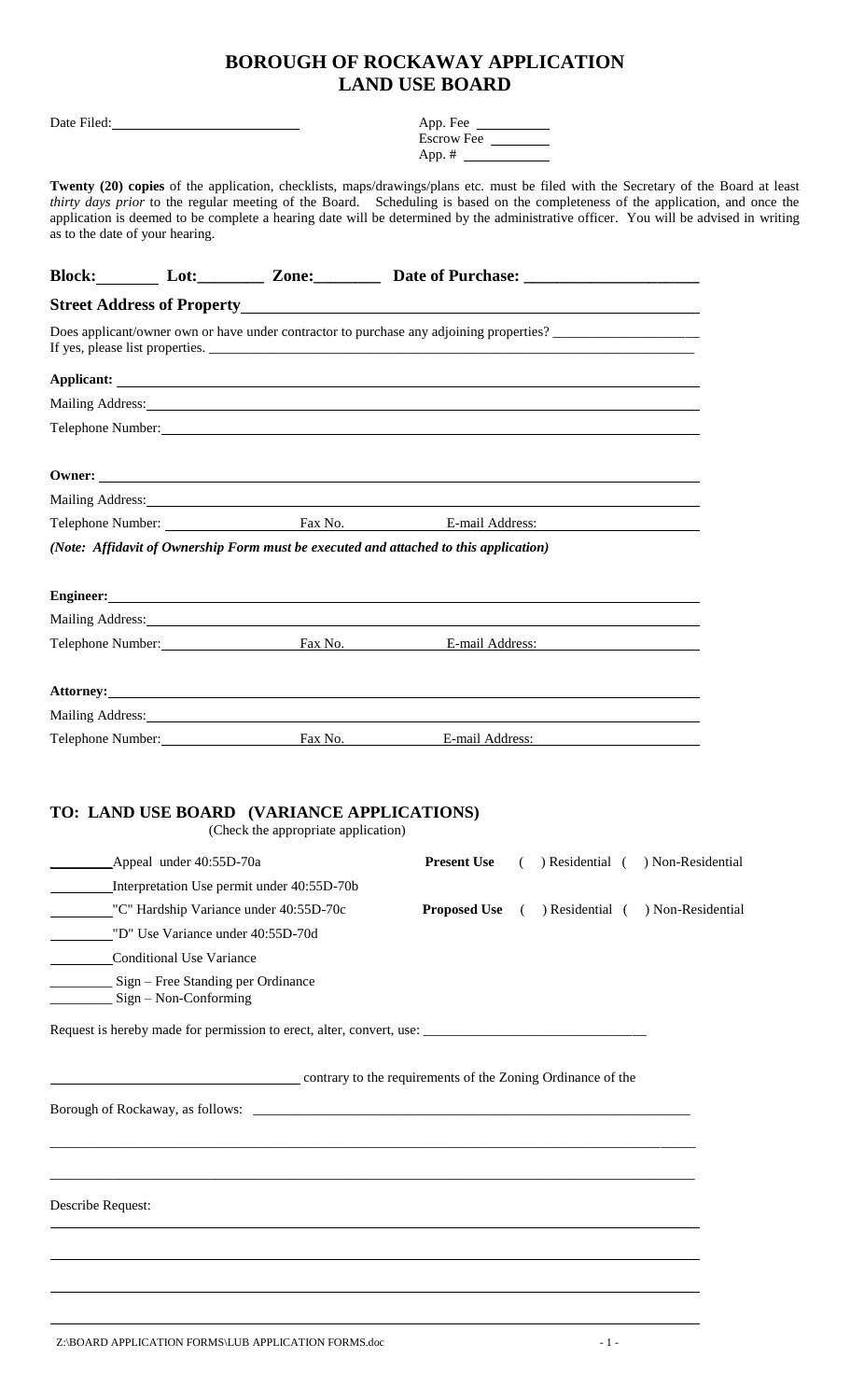| <b>TO: LAND USE BOARD</b>                                                                 | (FOR SITE PLAN APPLICATION)                                                                                                         |
|-------------------------------------------------------------------------------------------|-------------------------------------------------------------------------------------------------------------------------------------|
| (Check the appropriate items)                                                             |                                                                                                                                     |
| ) Concept Site Plan                                                                       | ) Amended Preliminary Site Plan<br>(                                                                                                |
| ) Major Site Plan                                                                         | ) Final Site Plan                                                                                                                   |
| ) Preliminary Site Plan                                                                   | ) Amended Final Site Plan                                                                                                           |
| ) Minor Site Plan                                                                         | ) Waiver of Site Plan                                                                                                               |
|                                                                                           | ) Multi - Family Plan<br>(                                                                                                          |
|                                                                                           |                                                                                                                                     |
|                                                                                           |                                                                                                                                     |
|                                                                                           |                                                                                                                                     |
| <b>Multi Family Planned Unit Development: (RESIDENTIAL)</b>                               |                                                                                                                                     |
|                                                                                           |                                                                                                                                     |
|                                                                                           | Type of Housing ( ) Fee Simple ( ) Condo ( ) Townhouse ( ) Rental ( ) Apartments                                                    |
| Site Acreage: ________________ Area Disturbed ________________ Impervious % ___________   |                                                                                                                                     |
|                                                                                           |                                                                                                                                     |
|                                                                                           |                                                                                                                                     |
|                                                                                           |                                                                                                                                     |
| <b>Planned Development:</b>                                                               | (NON-RESIDENTIAL)                                                                                                                   |
| Site Acreage _______________ Area Disturbed _____________ Building Lot Coverage _________ |                                                                                                                                     |
| Impervious Coverage ___________ FAR% __________ # of Parking Spaces ________              |                                                                                                                                     |
|                                                                                           |                                                                                                                                     |
|                                                                                           |                                                                                                                                     |
|                                                                                           |                                                                                                                                     |
| <b>TO: LAND USE BOARD</b>                                                                 | (FOR SUBDIVISION APPLICAITON)                                                                                                       |
| $( )$ Concept                                                                             | ) Amended Preliminary Subdivision                                                                                                   |
| ( ) Minor Subdivision                                                                     | ) Final Subdivision<br>€                                                                                                            |
| ) Major Subdivision                                                                       | ) Amended Final Subdivision                                                                                                         |
| ) Preliminary Subdivision                                                                 |                                                                                                                                     |
|                                                                                           |                                                                                                                                     |
|                                                                                           | Present Use                                                                                                                         |
|                                                                                           |                                                                                                                                     |
|                                                                                           |                                                                                                                                     |
|                                                                                           | <b>Development Plans:</b> Sell Lots Only: ____________ Construct Homes for Sale _____________ Other ___________(explain)            |
|                                                                                           |                                                                                                                                     |
|                                                                                           |                                                                                                                                     |
|                                                                                           |                                                                                                                                     |
| Are deed restrictions contemplated? ( ) YES ( ) NO (If yes, describe on separate sheet)   |                                                                                                                                     |
| approval of final plat:                                                                   | List proposed improvements and utilities and intention to post performance bond, certified check or to install improvement prior to |
| <b>IMPROVEMENT</b>                                                                        | <b>INTENTION</b>                                                                                                                    |
|                                                                                           |                                                                                                                                     |
|                                                                                           |                                                                                                                                     |
|                                                                                           |                                                                                                                                     |
|                                                                                           |                                                                                                                                     |
|                                                                                           |                                                                                                                                     |
|                                                                                           |                                                                                                                                     |
|                                                                                           |                                                                                                                                     |
|                                                                                           |                                                                                                                                     |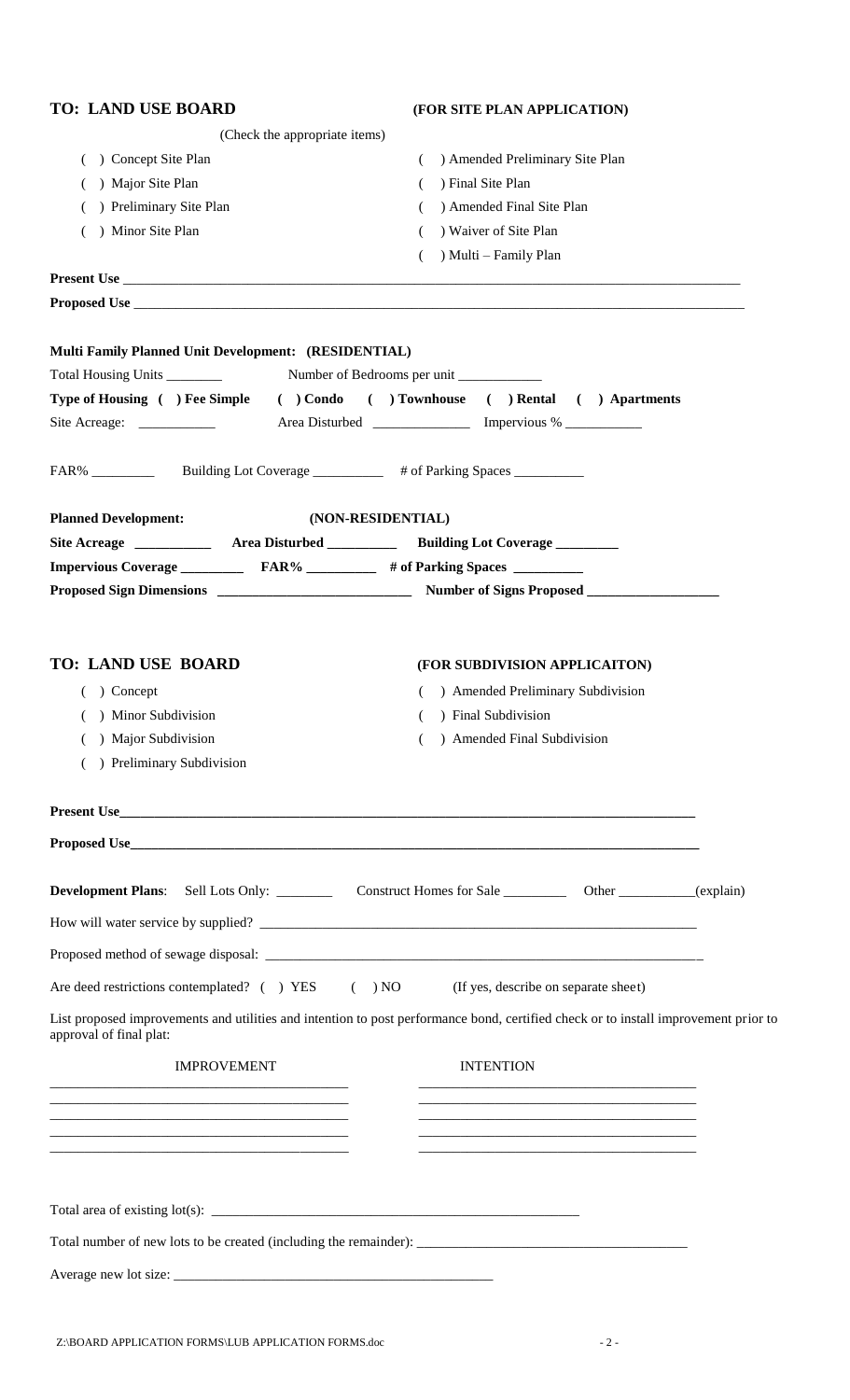| <b>DIMENSIONS OF LOT:</b>                                                  |                                            |      |  |  |
|----------------------------------------------------------------------------|--------------------------------------------|------|--|--|
|                                                                            |                                            |      |  |  |
|                                                                            |                                            |      |  |  |
|                                                                            |                                            |      |  |  |
| <b>SIZE OF BUILDING AT STREET LEVEL:</b>                                   |                                            |      |  |  |
|                                                                            |                                            |      |  |  |
|                                                                            |                                            |      |  |  |
|                                                                            |                                            |      |  |  |
|                                                                            | <u> 2001 - Januar Alexander (h. 1878).</u> | feet |  |  |
| FRONT YARD DEPTH _____________feet REAR YARD DEPTH ___________________feet |                                            |      |  |  |
|                                                                            |                                            |      |  |  |
| SIDE YARD WIDTH ABUTTING A SIDE STREET ON CORNER LOT<br>feet               |                                            |      |  |  |
| PREVAILING FRONT YARD SETBACKS OF ADJOINING LOTS WITHIN BLOCK              |                                            |      |  |  |

Have there ever been any previous appeals, requests, or applications made to this or any other Board, or municipal agency involving these premises? If yes, state the nature, date and disposition of said matter.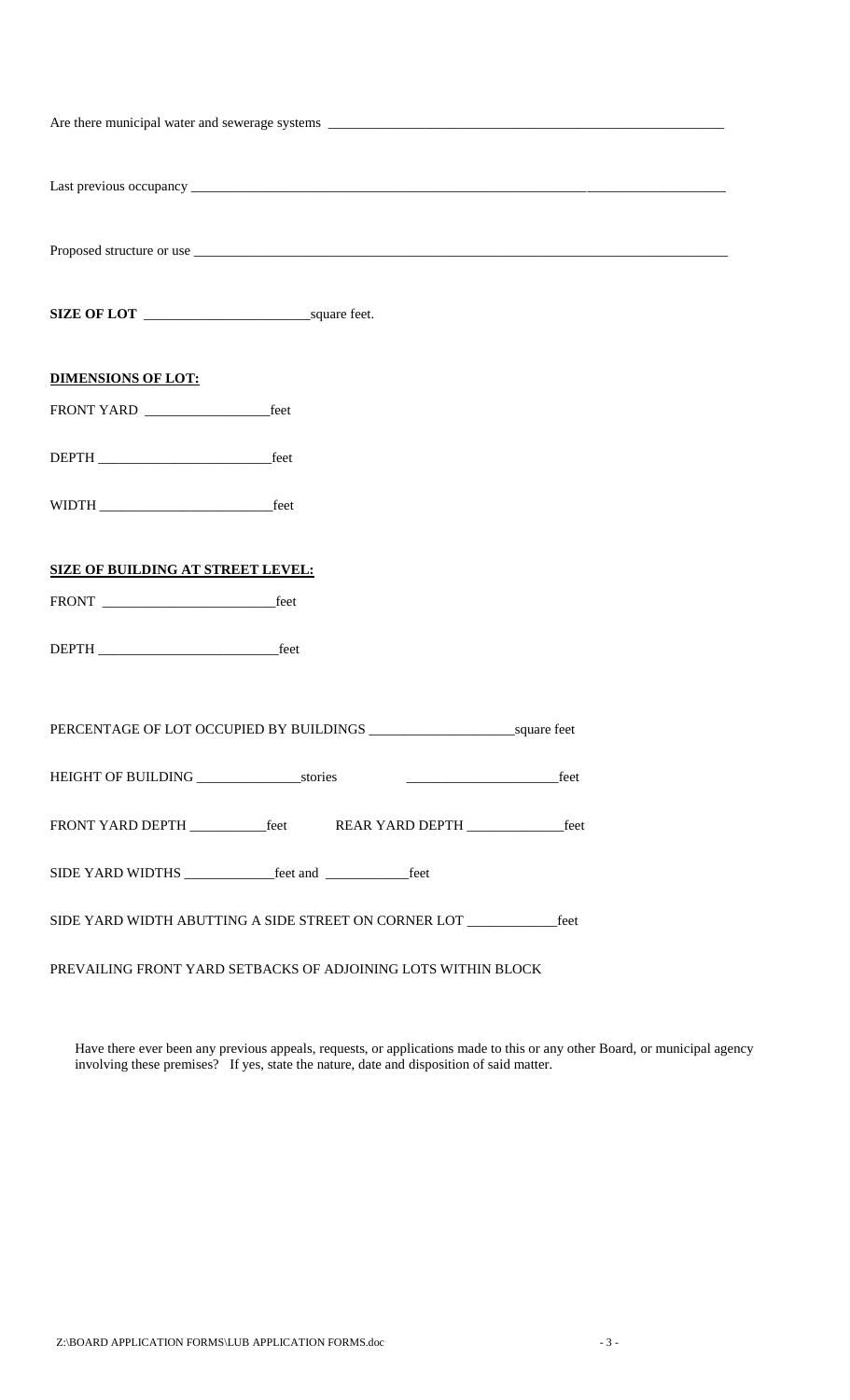Explain the exceptional conditions which would create undue hardship on the applicant if required to comply with the Zoning ordinance? State the special reasons that support the granting the variance*. (NOTE: The above questions MUST be answered in detail - attach statement to this application if necessary)*

Supply a statement of facts showing why relief can be granted without substantial detriment to the public good and will not substantially impair the intent and purpose of the Zone plan and zoning ordinances. (NOTE: The above question MUST be answered - attached statement to this application if necessary)

The undersigned has submitted the attached plans, applications and other necessary supporting data, and hereby certifies that all information submitted is accurate and complete. Proof of Public Notice and Proof of Publication must be submitted to this office several days before the scheduled meeting.

| Signature of Applicant:        | Print Name |      |
|--------------------------------|------------|------|
| State of New Jersey, County of |            |      |
| Sworn to before me, this       | day of     | Year |

A Notary Public of New Jersey

# **STATUS OF TAXES**

**Contact the Tax Collector. Submit Tax Certification verifying taxes are paid up-to-date with this filing. The tax collector will also provide you with a list of property owners within 200 feet. It is your responsibility to notify these property owners via return receipt registered mail after your application has been deemed complete and you have been scheduled for a hearing. Please note that if the property borders another municipality, you must obtain a list from that municipality showing the property owners within 200 feet of your property and they also must be notified.**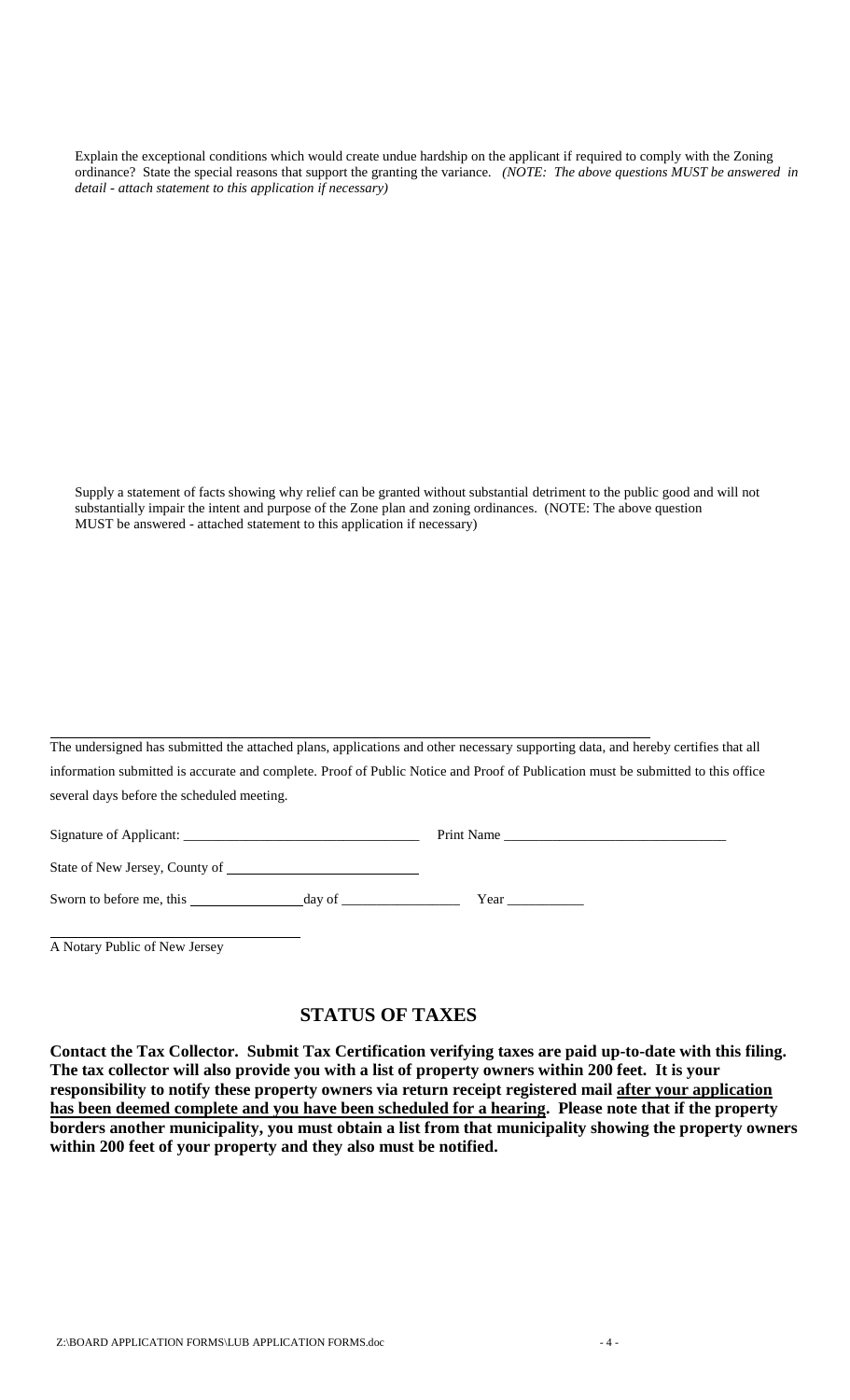#### **SITE INSPECTION AUTHORIZATION FORM**

| I hereby give permission for Rockaway Borough Municipal Agencies and their agents to come upon and inspect these premises with |                                                        |                                                                                                                                                                                                                                      |                        |
|--------------------------------------------------------------------------------------------------------------------------------|--------------------------------------------------------|--------------------------------------------------------------------------------------------------------------------------------------------------------------------------------------------------------------------------------------|------------------------|
|                                                                                                                                |                                                        |                                                                                                                                                                                                                                      |                        |
| Applicant's Signature:                                                                                                         |                                                        |                                                                                                                                                                                                                                      |                        |
| Date:                                                                                                                          |                                                        |                                                                                                                                                                                                                                      | Print Applicant's Name |
| Sworn to and subscribed, before me.<br>This $\_\_\_\_\_$ day of $\_\_\_\_\_\_$ , 20 $\_\_\_\_\_$                               |                                                        |                                                                                                                                                                                                                                      |                        |
|                                                                                                                                |                                                        |                                                                                                                                                                                                                                      |                        |
| A Notary Public of New Jersey                                                                                                  |                                                        |                                                                                                                                                                                                                                      |                        |
|                                                                                                                                | <b>AFFIDAVIT OF OWNERSHIP</b>                          |                                                                                                                                                                                                                                      |                        |
| <b>STATE OF NEW JERSEY</b><br><b>COUNTY OF MORRIS</b>                                                                          |                                                        |                                                                                                                                                                                                                                      |                        |
|                                                                                                                                | of full age, being duly sworn according to law on oath |                                                                                                                                                                                                                                      |                        |
| deposes and says, that the deponent resides at _______________________________, in the                                         |                                                        |                                                                                                                                                                                                                                      |                        |
|                                                                                                                                |                                                        |                                                                                                                                                                                                                                      |                        |
|                                                                                                                                |                                                        |                                                                                                                                                                                                                                      |                        |
| is the owner in fee of all that certain lot, piece or parcel of land situated, lying, and being                                |                                                        |                                                                                                                                                                                                                                      |                        |
| in the municipality aforesaid, and known and designated as Block ________, Lot _______.                                        |                                                        |                                                                                                                                                                                                                                      |                        |
|                                                                                                                                | Owner's Signature                                      | <u> 1989 - Johann Harry Harry Harry Harry Harry Harry Harry Harry Harry Harry Harry Harry Harry Harry Harry Harry Harry Harry Harry Harry Harry Harry Harry Harry Harry Harry Harry Harry Harry Harry Harry Harry Harry Harry Ha</u> |                        |
|                                                                                                                                | Print Owner's Name                                     |                                                                                                                                                                                                                                      |                        |
| Sworn to and subscribed, before me.<br>This $\qquad \qquad \text{day of} \qquad \qquad 20 \qquad \qquad$                       |                                                        |                                                                                                                                                                                                                                      |                        |
| A Notary Public of New Jersey                                                                                                  |                                                        |                                                                                                                                                                                                                                      |                        |
|                                                                                                                                |                                                        |                                                                                                                                                                                                                                      |                        |
|                                                                                                                                | <b>AUTHORIZATION</b>                                   |                                                                                                                                                                                                                                      |                        |
| If anyone other than the above owner is making this application, the following authorization must be executed.                 |                                                        |                                                                                                                                                                                                                                      |                        |
| is hereby authorized to make the within application.                                                                           |                                                        |                                                                                                                                                                                                                                      |                        |
|                                                                                                                                |                                                        | (Owner's Signature)                                                                                                                                                                                                                  |                        |

\_\_\_\_\_\_\_\_\_\_\_\_\_\_\_\_\_\_\_\_\_\_\_\_\_\_\_ (Print Owner's Name)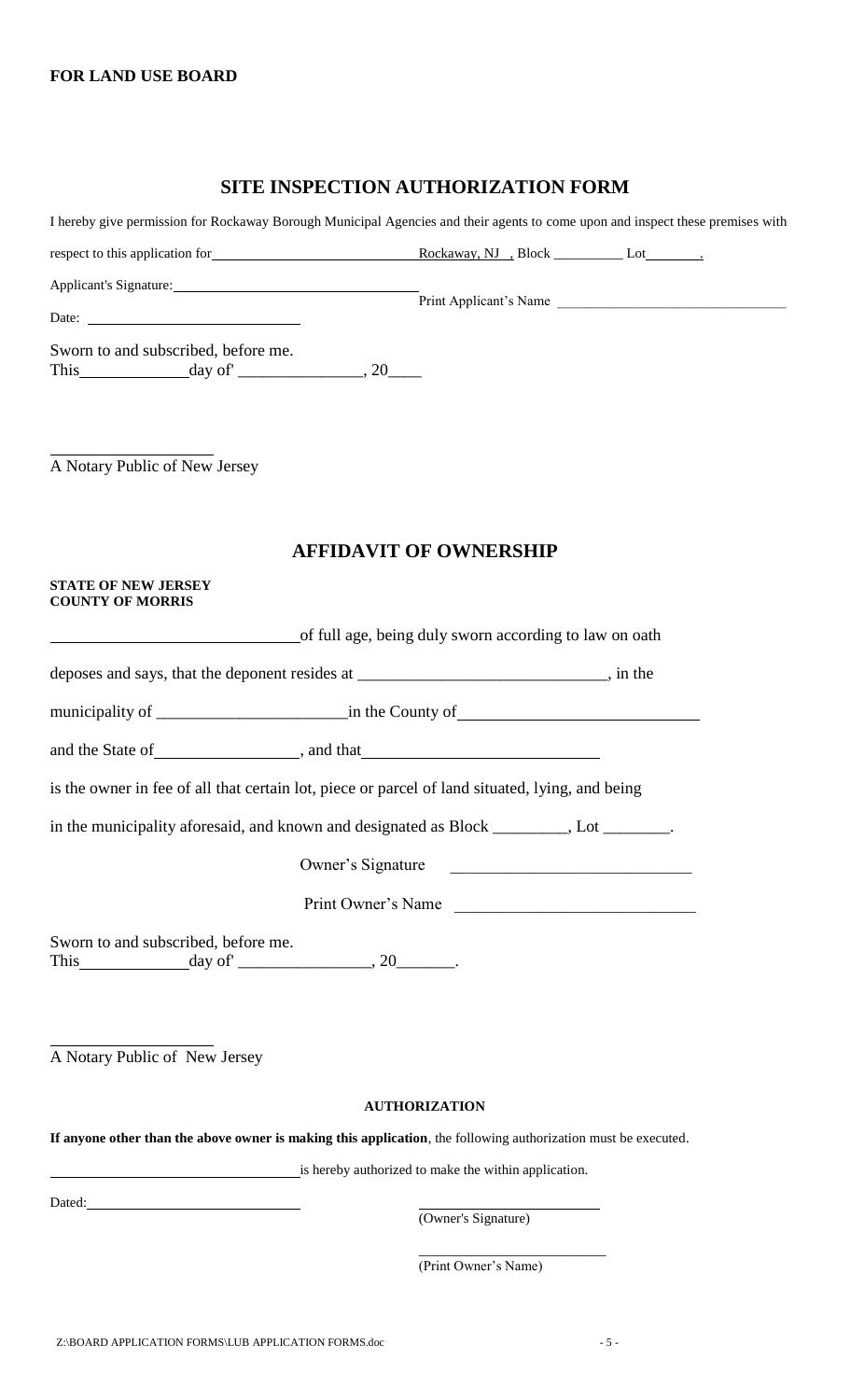#### **SAMPLE OF NOTICE FOR NEWSPAPER FOR LAND USE BOARD**

## LEGAL NOTICE

PLEASE TAKE NOTICE THAT an application has been made to the Land Use Board of the Borough of Rockaway, Morris County, State of New Jersey, affecting the property known as Block \_\_\_\_\_\_\_, Lot \_\_\_\_\_\_ located at

.

The purpose of the application is as follows:

The Applicant seeks the following approval and/or relief from the requirements of the Borough of Rockaway Zoning Ordinance: \_ \_\_\_\_\_\_\_\_\_\_\_\_\_\_\_\_\_\_\_\_\_\_\_\_\_\_\_\_\_\_\_\_\_\_\_\_\_\_\_\_\_\_\_\_\_\_\_\_\_\_\_\_\_\_\_\_\_\_\_\_\_\_\_\_\_\_\_\_\_\_\_\_\_\_\_\_\_\_\_\_\_\_\_\_\_\_\_\_\_\_\_\_\_\_\_\_\_\_\_\_\_\_\_\_\_\_.

\_\_\_\_\_\_\_\_\_\_\_\_\_\_\_\_\_\_\_\_\_\_\_\_\_\_\_\_\_\_\_\_\_\_\_\_\_\_\_\_\_\_\_\_\_\_\_\_\_\_\_\_\_\_\_\_\_\_\_\_\_\_\_\_\_\_\_\_\_\_\_\_\_\_\_\_\_\_\_\_\_\_\_\_\_\_\_\_\_\_\_\_\_\_\_\_\_\_\_\_\_\_\_\_\_\_\_.

If any additional variances or waivers, beyond those specified herein, are needed for approval of the Applicant's plans for development, as determined by the Board, the Applicant will apply for any and all such variances, and will present proofs in support of same, at the time of the public hearing.

A public hearing on this application will be held on \_\_\_\_\_\_\_\_\_\_\_\_\_\_\_\_\_\_, at 7:30 p.m. at the Rockaway Borough Community Center, 21-25 Union Street, Rockaway, New Jersey. All persons interested in the application may appear and be heard at the public hearing.

All plans and other documents pertaining to this application are on file and available for public inspection during normal business hours at the Building Department, Borough of Rockaway Municipal Building, 1 East Main Street, Rockaway, New Jersey.

Name of Applicant

Address of Applicant

**Please forward a copy of the Affidavit of Publication, which you will receive from the newspaper, to the Board Secretary. Please see information on Municipal Land Use Notice in the general instructions.**

# **NOTE**

**YOU SHOULD CHECK WITH THE NEWSPAPER'S LEGAL NOTICE DEPARTMENT TO CONFIRM PUBLICATION DEADLINES AND YOUR ARRANGEMENTS FOR PUBLICATION. PUBLISHING THE PROPER LEGAL NOTICE IN A TIMELY MANNER IS PART OF YOUR RESPONSIBILITY AS AN APPLICANT TO THE BOARD, JUST AS SERVING NOTICE TO ALL PROPERTY OWNERS WITHIN 200 FEET OF THE PROPERTY IS PART OF YOUR RESPONSIBILITY. NO PUBLIC HEARING CAN BE CONDUCTED IF THESE ITEMS, AND ANY ADDITIONAL REQUIREMENTS LISTED ON YOUR APPLICATION ARE NOT PROPERLY AND COMPLETELY ADDRESSED.**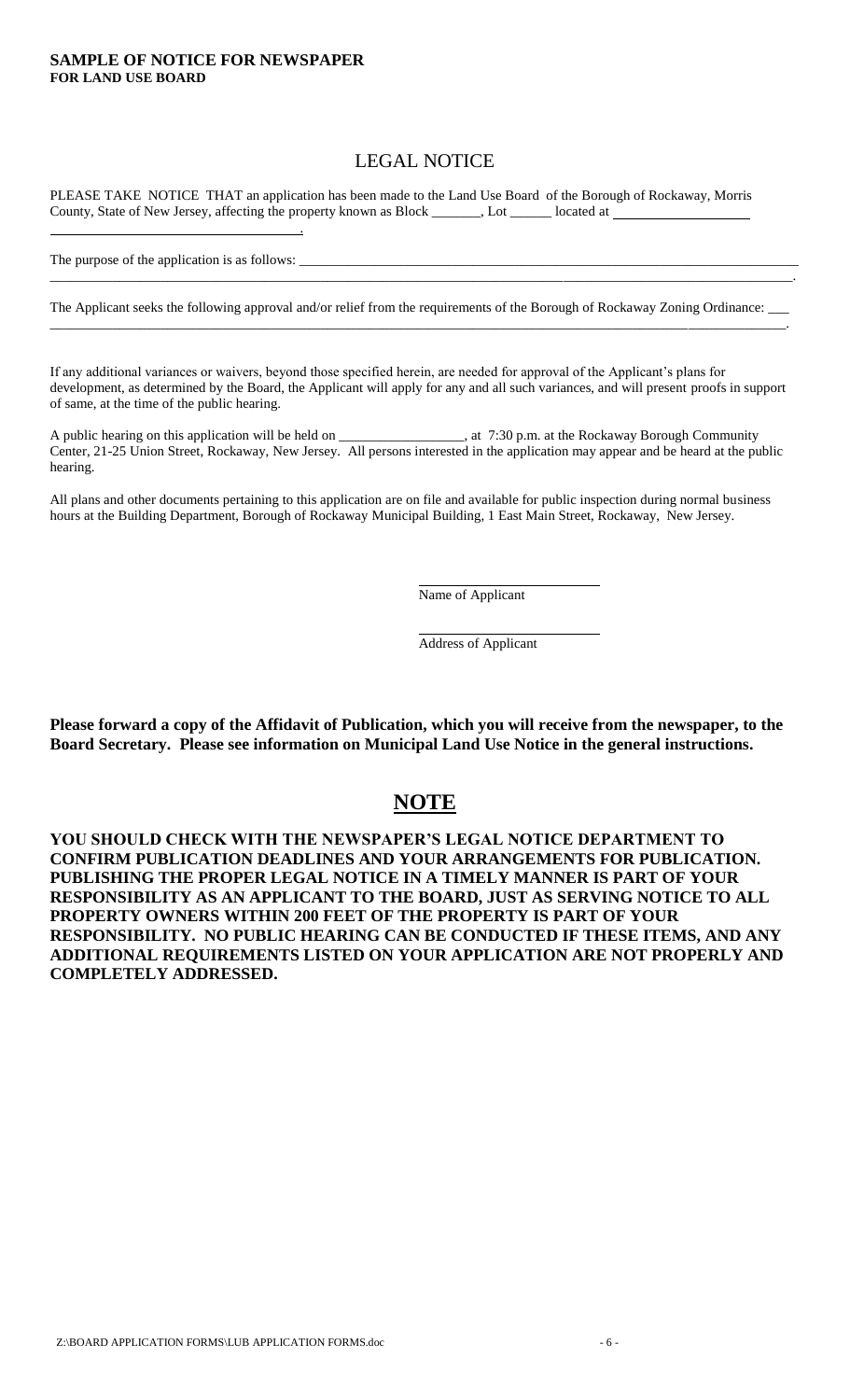#### **SAMPLE OF NOTICE TO OWNERS WITHIN 200 FEET FOR LAND USE BOARD**

PLEASE TAKE NOTICE THAT an application has been made to the Land Use Board of the Borough of Rockaway, Morris County, State of New Jersey, affecting the property known as Block \_\_\_\_\_\_\_, Lot \_\_\_\_\_\_ located at

. This notice is being sent to you as an owner of property within 200 feet of the subject

property.

The purpose of the application is as follows:

The Applicant seeks the following approval and/or relief from the requirements of the Borough of Rockaway Zoning Ordinance: \_\_\_\_\_\_\_\_\_\_\_\_\_\_\_\_\_\_\_\_\_\_\_\_\_\_\_\_\_\_\_\_\_\_\_\_\_\_\_\_\_\_\_\_\_\_\_\_\_\_\_\_\_\_\_\_\_\_\_\_\_\_\_\_\_\_\_\_\_\_\_\_\_\_\_\_\_\_\_\_\_\_\_\_\_\_\_\_\_\_\_\_\_\_\_\_\_\_\_\_\_\_\_\_\_\_.

\_\_\_\_\_\_\_\_\_\_\_\_\_\_\_\_\_\_\_\_\_\_\_\_\_\_\_\_\_\_\_\_\_\_\_\_\_\_\_\_\_\_\_\_\_\_\_\_\_\_\_\_\_\_\_\_\_\_\_\_\_\_\_\_\_\_\_\_\_\_\_\_\_\_\_\_\_\_\_\_\_\_\_\_\_\_\_\_\_\_\_\_\_\_\_\_\_\_\_\_\_\_\_\_\_\_\_.

You are hereby notified that if any additional variances or waivers, beyond those specified herein, are needed for approval of the Applicant's plans for development, as determined by the Board, the Applicant will apply for any and all such variances, and will present proofs in support of same, at the time of the public hearing.

A public hearing on this application will be held on \_\_\_\_\_\_\_\_\_\_\_\_\_\_\_\_\_, at 7:30 p.m. at the Rockaway Borough Community Center, 21-25 Union Street, Rockaway, New Jersey. All persons interested in the application may appear and be heard at the public hearing.

All plans and other documents pertaining to this application are on file and available for public inspection during normal business hours at the Building Department, Borough of Rockaway Municipal Building, 1 East Main Street, Rockaway, New Jersey.

Name of Applicant

Address of Applicant

**PLEASE FILL IN THE AFFIDAVIT BELOW OR PROVIDE A SIMILAR AFFIDAVIT WHEN YOU BRING YOUR RETURN RECEIPTS TO THE SECRETARY OF THE LAND USE BOARD VERIFYING NOTICE HAS BEEN GIVEN TO PROPERTY OWNERS WITHIN 200 FEET. THE AFFIDAVIT OF PUBLICATION SHOULD ALSO BE SUBMITTED AT THE SAME TIME. THIS SHOULD BE DONE AT LEAST SEVERAL DAYS BEFORE THE SCHEDULED MEETING.**

### AFFIDAVIT OF PUBLIC NOTICE

#### **STATE OF NEW JERSEY COUNTY OF MORRIS**

|                             | of full age, being duly sworn according to law, deposes and says that he/she resides                                                    |                                                         |
|-----------------------------|-----------------------------------------------------------------------------------------------------------------------------------------|---------------------------------------------------------|
| at                          |                                                                                                                                         |                                                         |
| and the State of            |                                                                                                                                         | and that he/she is the applicant in a proceeding before |
|                             | the Land Use Board of the Borough of Rockaway, Morris County, New Jersey, being an application relating to the premises located         |                                                         |
| at (Street)                 | Block __________, Lot _________________ that notice was given of                                                                        |                                                         |
|                             | this proceeding to each and all of the owners of property affected by said application, in the required form, in the manner provided by |                                                         |
|                             | law on 20, a true copy of the notice and the names and addresses of those so notified are                                               |                                                         |
| attached to this affidavit. |                                                                                                                                         |                                                         |
| Applicant's Signature       |                                                                                                                                         |                                                         |
|                             |                                                                                                                                         |                                                         |

Notary Public of the State of \_\_\_\_\_\_\_\_\_\_\_\_\_\_\_\_\_\_\_\_\_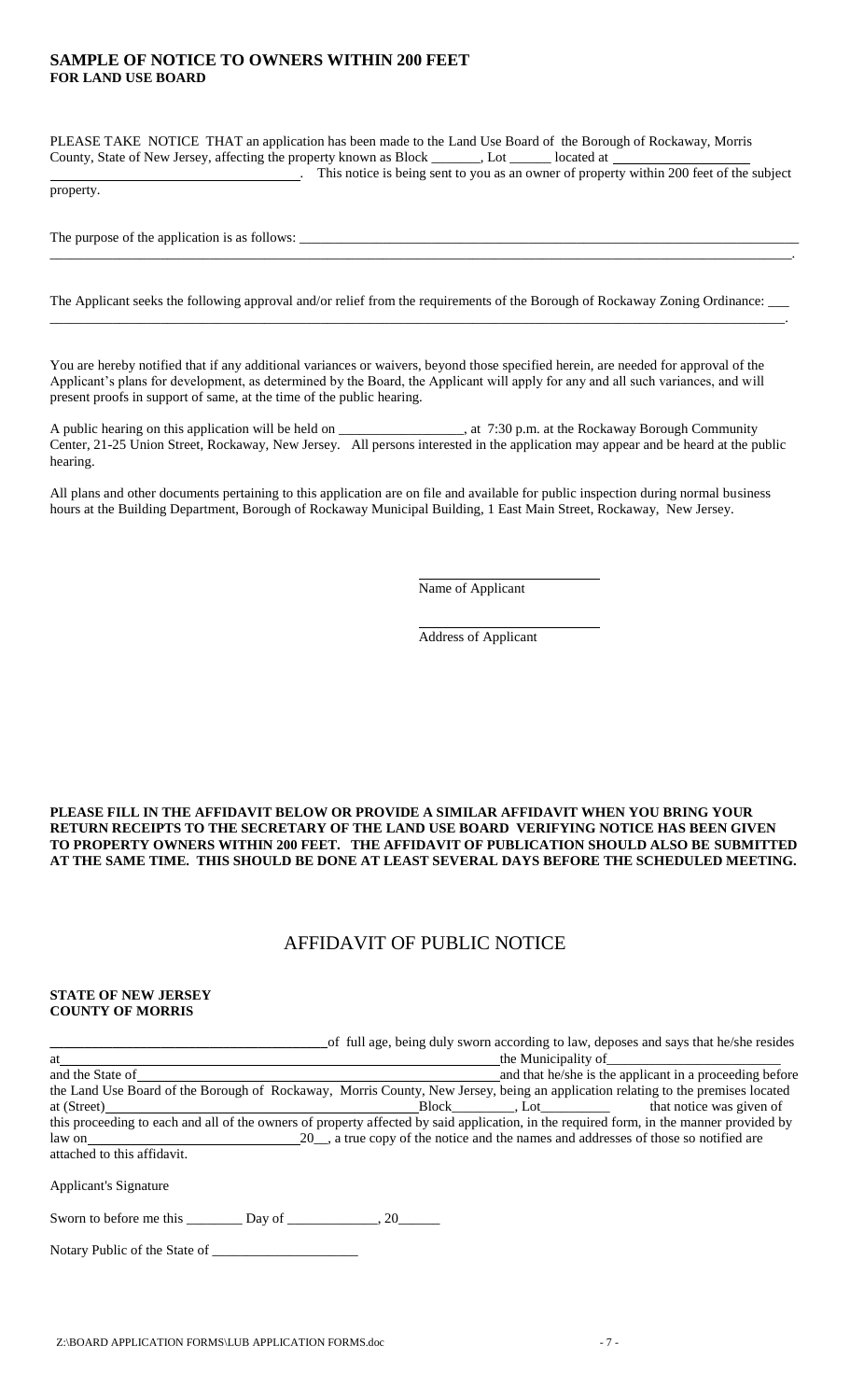## BOROUGH OF ROCKAWAY

1 East Main Street

# Rockaway, NJ 07866 **ADMINISTRATIVE CHECKLIST**

**NAME OF APPLICANT**: **DATE SUBMITTED**:

#### *Applicant Responsibility***:** *Check appropriate box. State reasons for any waivers requested*.

| <b>ITEM</b><br>NO. | PLAN REQUIREMENT                                                                                                                                                                                                                                                                                                                                                                                                                                                                                                                                                                                                                                                           | <b>PROVIDED</b> | <b>NOT</b><br><b>PROVIDED</b> | <b>NOT</b><br><b>APPLICABLE REQUESTED</b> | <b>WAIVER</b> | <b>REASON FOR WAIVER REQUEST</b> |
|--------------------|----------------------------------------------------------------------------------------------------------------------------------------------------------------------------------------------------------------------------------------------------------------------------------------------------------------------------------------------------------------------------------------------------------------------------------------------------------------------------------------------------------------------------------------------------------------------------------------------------------------------------------------------------------------------------|-----------------|-------------------------------|-------------------------------------------|---------------|----------------------------------|
| $\mathbf{1}$       | <b>Completed Application</b><br>Forms (20 Copies)                                                                                                                                                                                                                                                                                                                                                                                                                                                                                                                                                                                                                          |                 |                               |                                           |               |                                  |
| $\overline{c}$     | For preliminary site plan or<br>preliminary subdivision<br>applications:<br>a. Six $(6)$ full sets of the<br>plan addressing all require-<br>ments of the preliminary<br>checklist requirements.<br>b. 6 copies of plans<br>showing the site layout,<br>existing and proposed<br>topography, landscaping,<br>lighting, zone data box. (May<br>be a sheet or miscellaneous<br>sheets from the full plan<br>submission.)<br>c. 6 copies of building<br>plans showing elevations<br>and floor plans of any<br>proposed building (Site plans<br>only)<br>d. 20 copies when deemed<br>complete or an additional 14<br>copies if there are no changes<br>to original submission. |                 |                               |                                           |               |                                  |
| 3                  | For all other land use<br>applications: 20 copies of the<br>plans and maps as required<br>by the applicable checklist.                                                                                                                                                                                                                                                                                                                                                                                                                                                                                                                                                     |                 |                               |                                           |               |                                  |
| 4                  | A listing of all variance<br>requests, design waiver<br>requests, RSIS waivers and<br>checklist waiver requests. (20<br>copies)                                                                                                                                                                                                                                                                                                                                                                                                                                                                                                                                            |                 |                               |                                           |               |                                  |
| 5                  | Completed and signed<br>Administrative Checklist and<br>Schedule "A" Checklist<br>applicable to the application.<br>(20 copies)                                                                                                                                                                                                                                                                                                                                                                                                                                                                                                                                            |                 |                               |                                           |               |                                  |
| 6                  | Fees and escrow deposits<br>paid. Provide Fee<br><b>Calculation Form with</b><br>Breakdown of Fees required.<br>(One Copy)                                                                                                                                                                                                                                                                                                                                                                                                                                                                                                                                                 |                 |                               |                                           |               |                                  |
| 7                  | Site inspection authorization<br>form. (20 copies)                                                                                                                                                                                                                                                                                                                                                                                                                                                                                                                                                                                                                         |                 |                               |                                           |               |                                  |